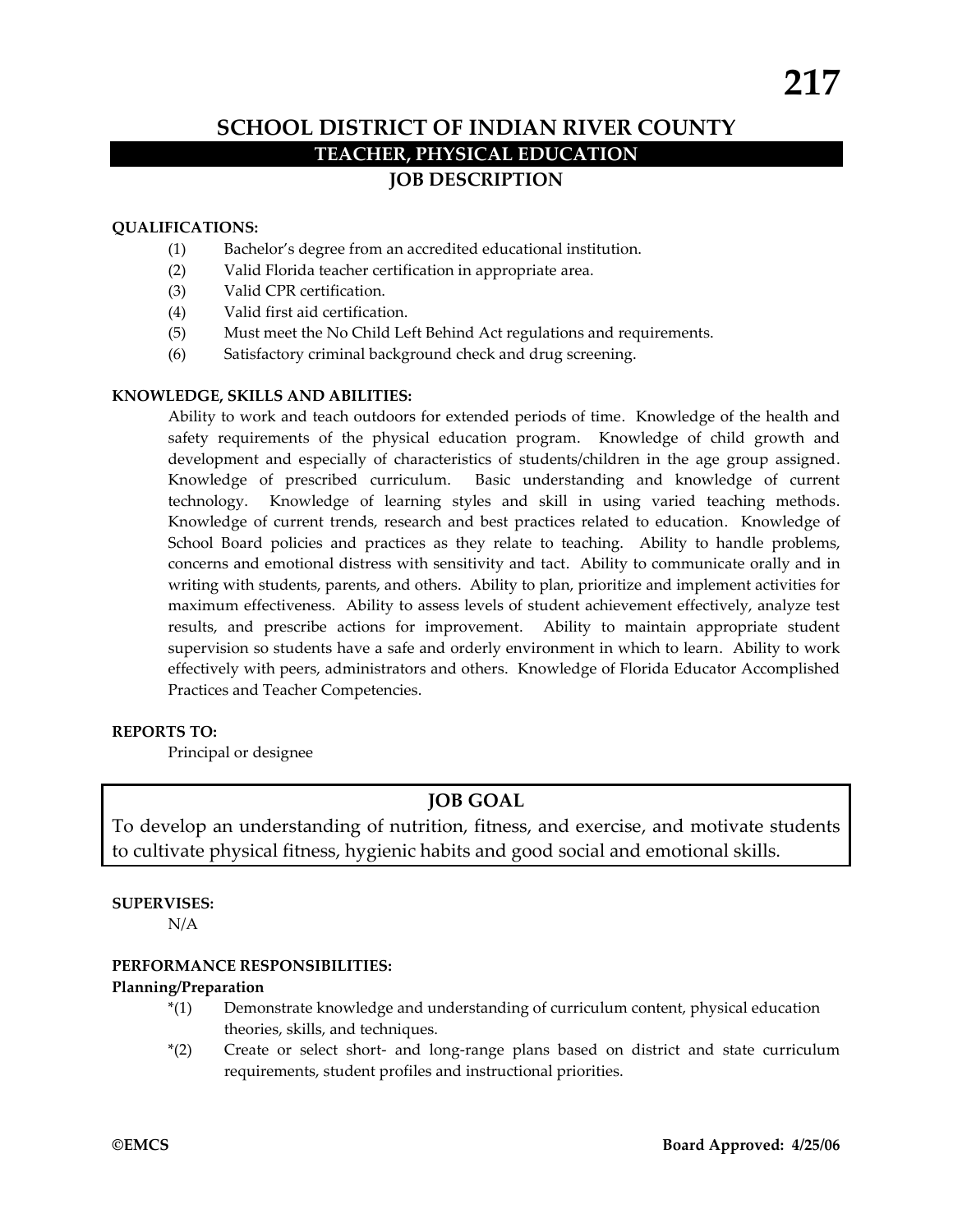#### **TEACHER, PHYSICAL EDUCATION** (Continued)

- \*(3) Identify specific intended learning outcomes that are challenging, meaningful, and measurable.
- \*(4) Plan and prepare a variety of learning activities considering individual student's culture, learning styles, special needs, and socio-economic background.
- \*(5) Develop or select instructional activities which foster active involvement in the learning process.
- \*(6) Identify, select and modify instructional materials to meet the needs of students with varying backgrounds, learning styles and special needs.
- \*(7) Assist in assessing changing curricular needs and plans for improvement.

#### **Administrative/Management**

- \*(8) Maintain a positive, organized and safe learning environment.
- \*(9) Manage time effectively.
- \*(10) Manage materials and equipment effectively.
- \*(11) Manage large groups of students.
- \*(12) Use effective student behavior management techniques.
- \*(13) Enforce school rules, administrative regulations and Board policies.
- \*(14) Establish and maintain effective and efficient record keeping procedures, including but not limited to, required individual student plans and reports.
- \*(15) Use technology resources effectively.
- \*(16) Coordinate and monitor the work of volunteers and aides when assigned.

#### **Assessment/Evaluation**

- \*(17) Develop and use assessment strategies (traditional and alternative) to assist the continuous development of students.
- \*(18) Interpret data (including but not limited to standardized and other test results) for diagnosis, instructional planning and program evaluation.
- \*(19) Establish appropriate testing environment and test security.
- \*(20) Communicate, in understandable terms, individual student progress to the student, parents, and professional colleagues who need access to the information.
- \*(21) Evaluate the effectiveness of instructional units and teaching strategies.

#### **Intervention/Direct Services**

- \*(22) Encourage students to develop skills and interests in lifelong physical activity.
- \*(23) Promote physical activity and fitness as a beneficial lifelong pursuit.
- \*(24) Demonstrate knowledge and understanding of subject matter.
- \*(25) Communicate high learning expectations for all students.
- \*(26) Apply principles of learning and effective teaching in instructional delivery.
- \*(27) Use a variety of instructional strategies appropriate for teaching students from diverse backgrounds with different learning styles and special needs and which enhance the application of critical, creative and evaluative thinking capabilities.
- \*(28) Use appropriate material, technology, and other resources to help meet learning needs of all students.
- \*(29) Provide appropriate instructional modification for students with special needs, including exceptional education students and students who have limited English proficiency.
- \*(30) Recognize overt indicators of student distress or abuse and take appropriate action based on school procedures and law.
- \*(31) Provide instruction on safety procedures and proper handling of materials and equipment.